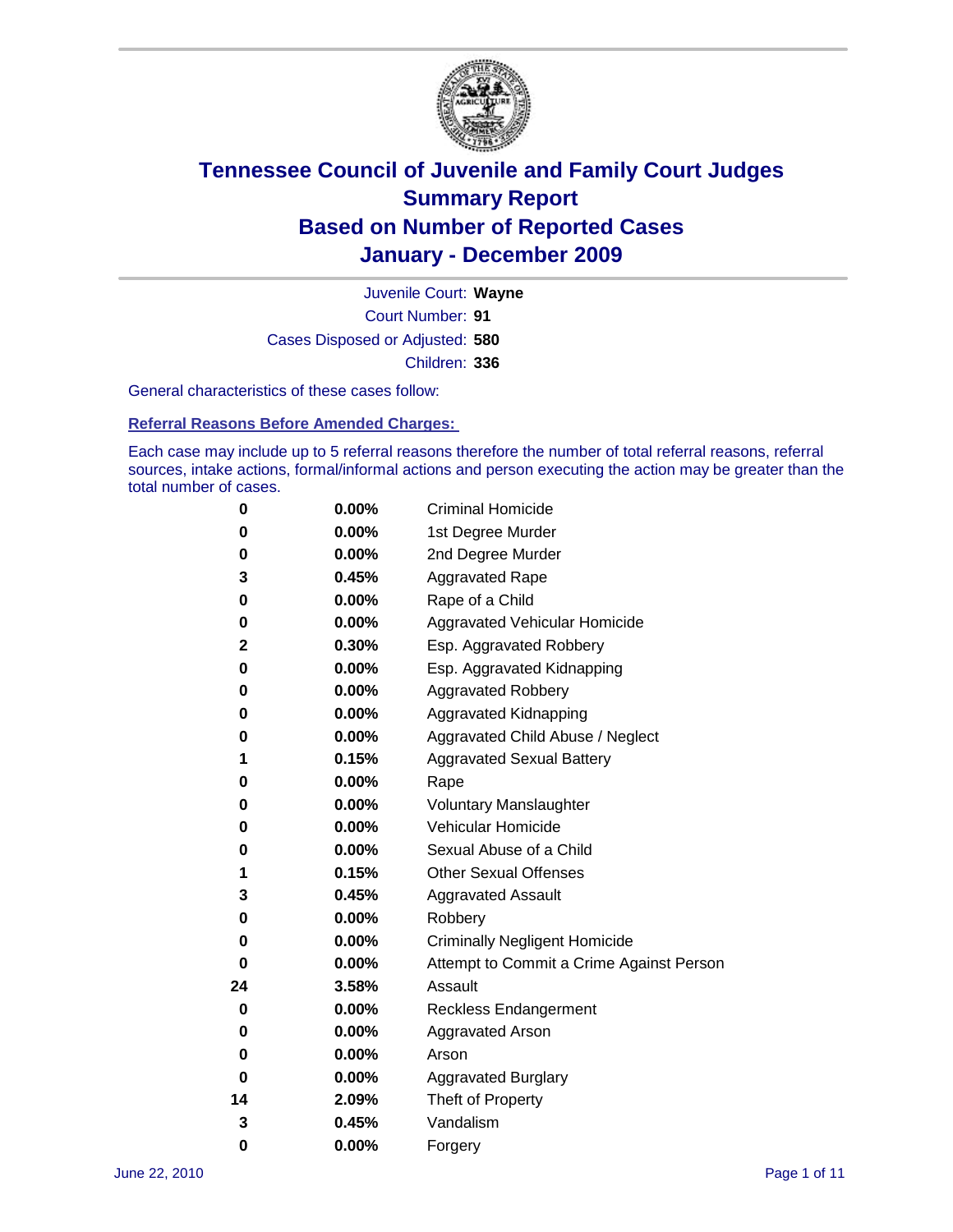

Court Number: **91** Juvenile Court: **Wayne** Cases Disposed or Adjusted: **580** Children: **336**

#### **Referral Reasons Before Amended Charges:**

Each case may include up to 5 referral reasons therefore the number of total referral reasons, referral sources, intake actions, formal/informal actions and person executing the action may be greater than the total number of cases.

| 0            | 0.00% | <b>Worthless Checks</b>                                     |
|--------------|-------|-------------------------------------------------------------|
| 0            | 0.00% | Illegal Possession / Fraudulent Use of Credit / Debit Cards |
| $\mathbf{2}$ | 0.30% | <b>Burglary</b>                                             |
| 0            | 0.00% | Unauthorized Use of a Vehicle                               |
| 1            | 0.15% | <b>Cruelty to Animals</b>                                   |
| 1            | 0.15% | Sale of Controlled Substances                               |
| 3            | 0.45% | <b>Other Drug Offenses</b>                                  |
| 13           | 1.94% | Possession of Controlled Substances                         |
| 0            | 0.00% | <b>Criminal Attempt</b>                                     |
| 0            | 0.00% | Carrying Weapons on School Property                         |
| 0            | 0.00% | Unlawful Carrying / Possession of a Weapon                  |
| 0            | 0.00% | <b>Evading Arrest</b>                                       |
| 0            | 0.00% | Escape                                                      |
| 0            | 0.00% | Driving Under Influence (DUI)                               |
| 26           | 3.88% | Possession / Consumption of Alcohol                         |
| 0            | 0.00% | Resisting Stop, Frisk, Halt, Arrest or Search               |
| 0            | 0.00% | <b>Aggravated Criminal Trespass</b>                         |
| 4            | 0.60% | Harassment                                                  |
| 1            | 0.15% | Failure to Appear                                           |
| 0            | 0.00% | Filing a False Police Report                                |
| 0            | 0.00% | Criminal Impersonation                                      |
| 3            | 0.45% | <b>Disorderly Conduct</b>                                   |
| $\mathbf{2}$ | 0.30% | <b>Criminal Trespass</b>                                    |
| 0            | 0.00% | <b>Public Intoxication</b>                                  |
| 0            | 0.00% | Gambling                                                    |
| 22           | 3.28% | Traffic                                                     |
| $\mathbf{2}$ | 0.30% | <b>Local Ordinances</b>                                     |
| 3            | 0.45% | Violation of Wildlife Regulations                           |
| 3            | 0.45% | Contempt of Court                                           |
| 37           | 5.52% | Violation of Probation                                      |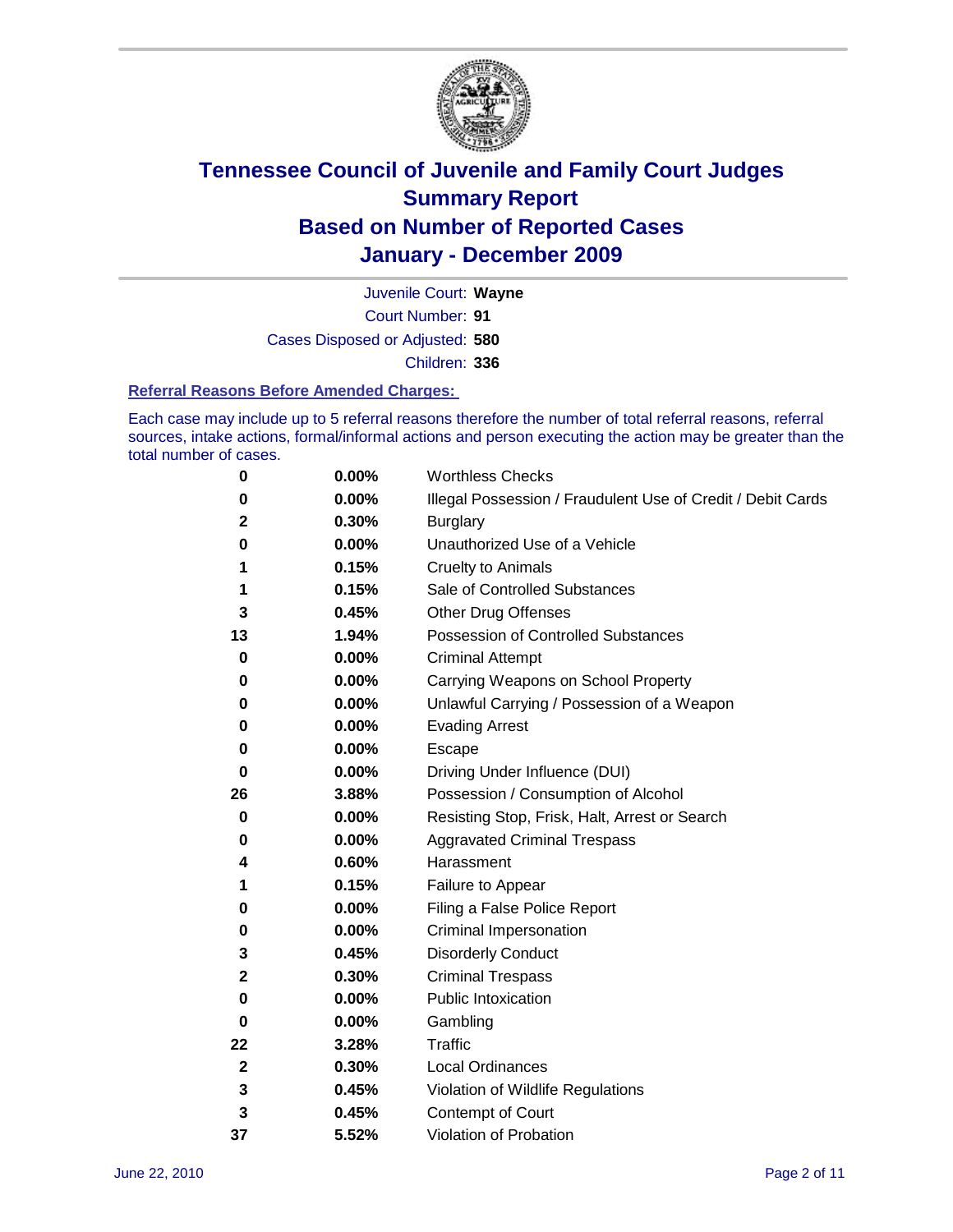

Court Number: **91** Juvenile Court: **Wayne** Cases Disposed or Adjusted: **580** Children: **336**

#### **Referral Reasons Before Amended Charges:**

Each case may include up to 5 referral reasons therefore the number of total referral reasons, referral sources, intake actions, formal/informal actions and person executing the action may be greater than the total number of cases.

| 0            | 0.00%    | Violation of Aftercare                 |
|--------------|----------|----------------------------------------|
| 17           | 2.54%    | Unruly Behavior                        |
| 12           | 1.79%    | Truancy                                |
| 4            | 0.60%    | In-State Runaway                       |
| 0            | 0.00%    | Out-of-State Runaway                   |
| 20           | 2.99%    | Possession of Tobacco Products         |
|              | 0.15%    | Violation of a Valid Court Order       |
|              | 0.15%    | Violation of Curfew                    |
| 0            | $0.00\%$ | Sexually Abused Child                  |
| 0            | 0.00%    | <b>Physically Abused Child</b>         |
| 15           | 2.24%    | Dependency / Neglect                   |
| 0            | 0.00%    | <b>Termination of Parental Rights</b>  |
|              | 0.15%    | <b>Violation of Pretrial Diversion</b> |
| 16           | 2.39%    | Violation of Informal Adjustment       |
| 276          | 41.19%   | <b>Judicial Review</b>                 |
| 0            | $0.00\%$ | <b>Administrative Review</b>           |
| $\bf{0}$     | $0.00\%$ | <b>Foster Care Review</b>              |
| 76           | 11.34%   | Custody                                |
| 12           | 1.79%    | Visitation                             |
| 8            | 1.19%    | Paternity / Legitimation               |
| 35           | 5.22%    | <b>Child Support</b>                   |
| 0            | 0.00%    | <b>Request for Medical Treatment</b>   |
| 0            | 0.00%    | <b>Consent to Marry</b>                |
| $\mathbf{2}$ | 0.30%    | Other                                  |
| 670          | 100.00%  | <b>Total Referrals</b>                 |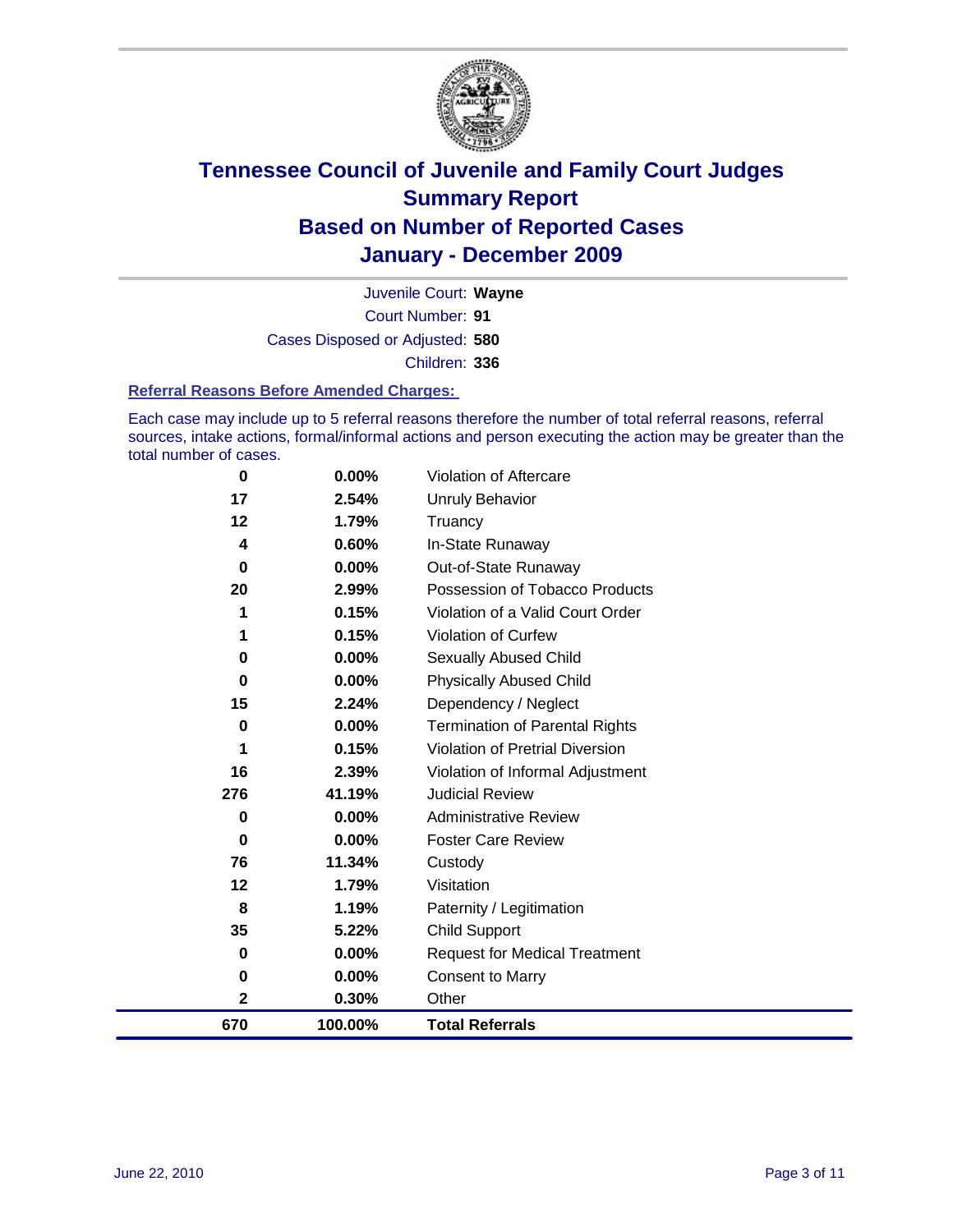

| 670                        | 100.00%                         | <b>Total Referral Sources</b>     |  |
|----------------------------|---------------------------------|-----------------------------------|--|
| $\pmb{0}$                  | 0.00%                           | Other                             |  |
| 0                          | 0.00%                           | Unknown                           |  |
| 0                          | $0.00\%$                        | Hospital                          |  |
| 0                          | 0.00%                           | Child & Parent                    |  |
| 6                          | 0.90%                           | Victim                            |  |
| 6                          | 0.90%                           | <b>Other Court</b>                |  |
| 0                          | $0.00\%$                        | Social Agency                     |  |
| 331                        | 49.40%                          | <b>Court Staff</b>                |  |
| 34                         | 5.07%                           | <b>District Attorney's Office</b> |  |
| 1                          | 0.15%                           | <b>Other State Department</b>     |  |
| 32                         | 4.78%                           | <b>DCS</b>                        |  |
| 3                          | 0.45%                           | <b>CSA</b>                        |  |
| 12                         | 1.79%                           | School                            |  |
| $\bf{0}$                   | 0.00%                           | Self                              |  |
| 41                         | 6.12%                           | <b>Relatives</b>                  |  |
| 59                         | 8.81%                           | Parents                           |  |
| 145                        | 21.64%                          | Law Enforcement                   |  |
| <b>Referral Sources: 1</b> |                                 |                                   |  |
|                            |                                 | Children: 336                     |  |
|                            | Cases Disposed or Adjusted: 580 |                                   |  |
|                            | <b>Court Number: 91</b>         |                                   |  |
|                            |                                 | Juvenile Court: Wayne             |  |
|                            |                                 |                                   |  |

### **Age of Child at Referral: 2**

| 0   | $0.00\%$ | <b>Unknown</b>     |
|-----|----------|--------------------|
| 0   | 0.00%    | Ages 19 and Over   |
| 62  | 18.45%   | Ages 17 through 18 |
| 82  | 24.40%   | Ages 15 through 16 |
| 51  | 15.18%   | Ages 13 through 14 |
| 22  | 6.55%    | Ages 11 through 12 |
| 119 | 35.42%   | Ages 10 and Under  |
|     |          |                    |

<sup>1</sup> If different than number of Referral Reasons (670), verify accuracy of your court's data.

<sup>2</sup> One child could be counted in multiple categories, verify accuracy of your court's data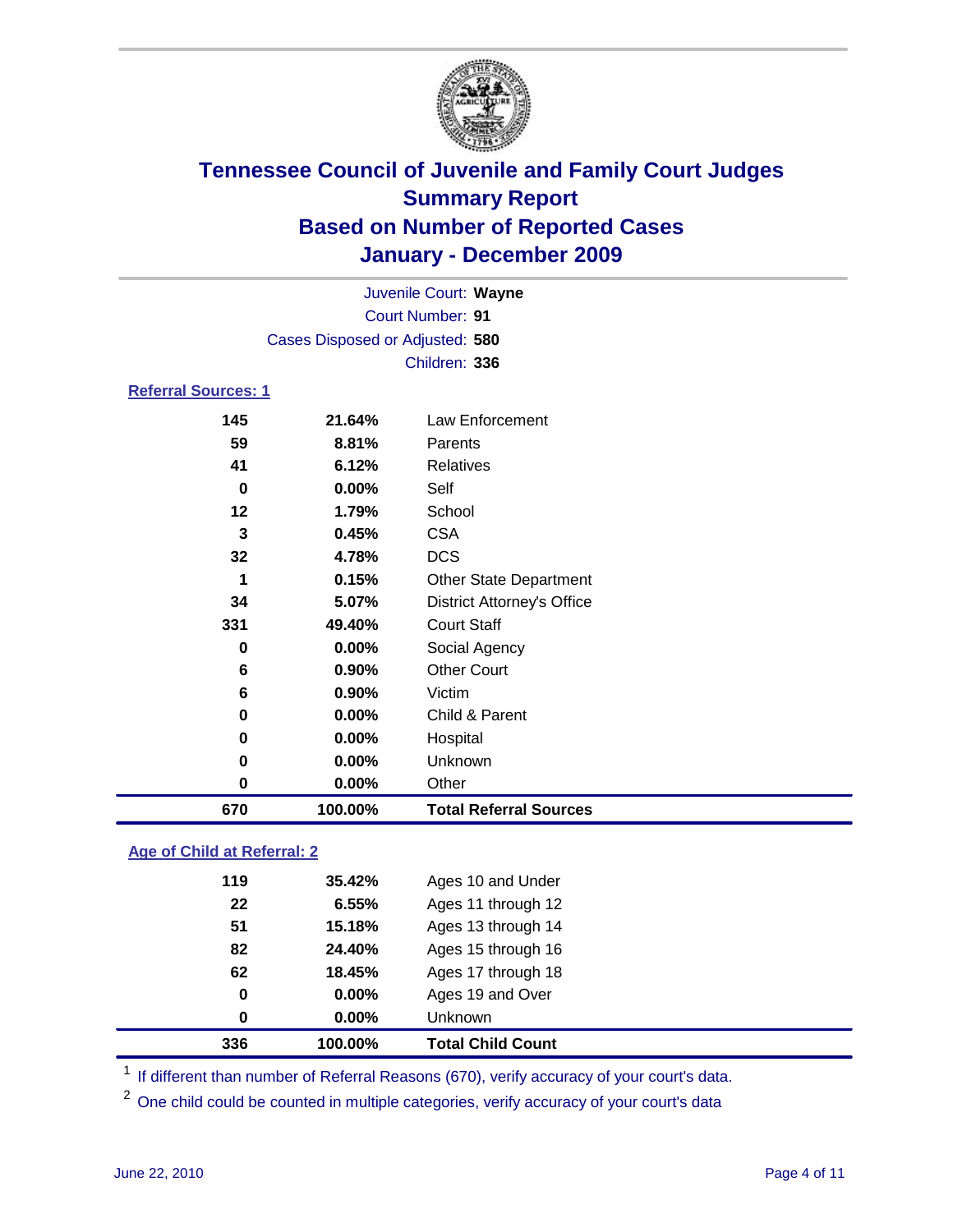

| Juvenile Court: Wayne                   |                                 |                          |  |  |
|-----------------------------------------|---------------------------------|--------------------------|--|--|
|                                         | <b>Court Number: 91</b>         |                          |  |  |
|                                         | Cases Disposed or Adjusted: 580 |                          |  |  |
|                                         |                                 | Children: 336            |  |  |
| Sex of Child: 1                         |                                 |                          |  |  |
| 205                                     | 61.01%                          | Male                     |  |  |
| 131                                     | 38.99%                          | Female                   |  |  |
| $\bf{0}$                                | 0.00%                           | Unknown                  |  |  |
| 336                                     | 100.00%                         | <b>Total Child Count</b> |  |  |
| Race of Child: 1                        |                                 |                          |  |  |
| 323                                     | 96.13%                          | White                    |  |  |
| $\overline{7}$                          | 2.08%                           | African American         |  |  |
| $\mathbf 0$                             | 0.00%                           | Native American          |  |  |
| $\mathbf 0$                             | 0.00%                           | Asian                    |  |  |
| 6                                       | 1.79%                           | Mixed                    |  |  |
| $\mathbf 0$                             | 0.00%                           | Unknown                  |  |  |
| 336                                     | 100.00%                         | <b>Total Child Count</b> |  |  |
| <b>Hispanic Origin: 1</b>               |                                 |                          |  |  |
| $\overline{7}$                          | 2.08%                           | Yes                      |  |  |
| 329                                     | 97.92%                          | <b>No</b>                |  |  |
| $\mathbf 0$                             | 0.00%                           | Unknown                  |  |  |
| 336                                     | 100.00%                         | <b>Total Child Count</b> |  |  |
| <b>School Enrollment of Children: 1</b> |                                 |                          |  |  |
| 270                                     | 80.36%                          | Yes                      |  |  |
| 66                                      | 19.64%                          | No                       |  |  |
| $\mathbf 0$                             | 0.00%                           | Unknown                  |  |  |
| 336                                     | 100.00%                         | <b>Total Child Count</b> |  |  |

One child could be counted in multiple categories, verify accuracy of your court's data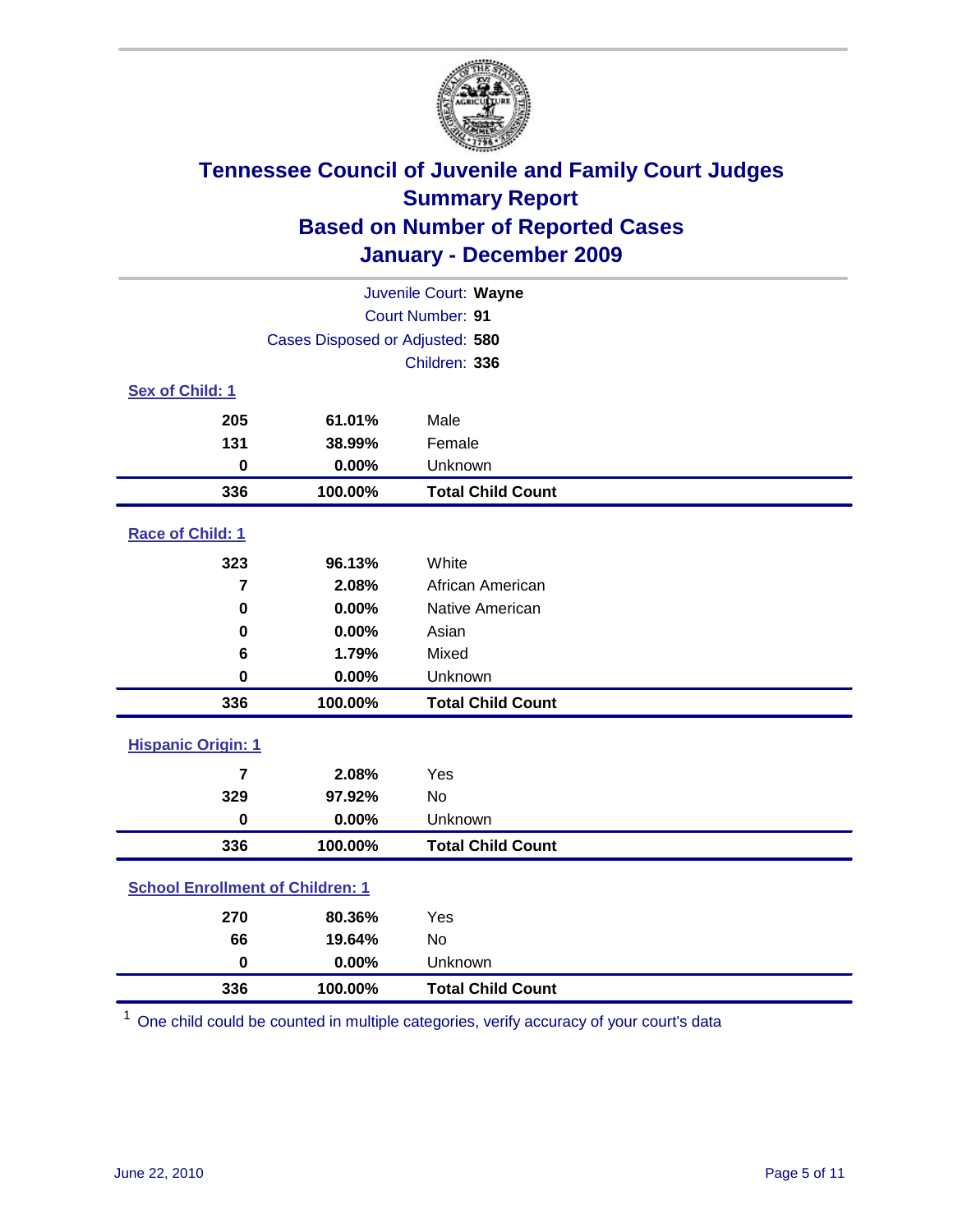

Court Number: **91** Juvenile Court: **Wayne** Cases Disposed or Adjusted: **580** Children: **336**

### **Living Arrangement of Child at Time of Referral: 1**

| 336          | 100.00% | <b>Total Child Count</b>     |
|--------------|---------|------------------------------|
| 0            | 0.00%   | Other                        |
| 0            | 0.00%   | Unknown                      |
| 1            | 0.30%   | Independent                  |
| 0            | 0.00%   | In an Institution            |
| $\mathbf{2}$ | 0.60%   | In a Residential Center      |
| 12           | 3.57%   | In a Group Home              |
| 28           | 8.33%   | With Foster Family           |
| 3            | 0.89%   | With Adoptive Parents        |
| 76           | 22.62%  | <b>With Relatives</b>        |
| 35           | 10.42%  | With Father                  |
| 118          | 35.12%  | With Mother                  |
| 14           | 4.17%   | With Mother and Stepfather   |
| 5            | 1.49%   | With Father and Stepmother   |
| 42           | 12.50%  | With Both Biological Parents |

#### **Type of Detention: 2**

| 580      | 100.00%  | <b>Total Detention Count</b> |  |
|----------|----------|------------------------------|--|
| 0        | $0.00\%$ | Other                        |  |
| 580      | 100.00%  | Does Not Apply               |  |
| 0        | $0.00\%$ | Unknown                      |  |
| 0        | 0.00%    | <b>Psychiatric Hospital</b>  |  |
| $\bf{0}$ | 0.00%    | Jail - No Separation         |  |
| 0        | $0.00\%$ | Jail - Partial Separation    |  |
| 0        | $0.00\%$ | Jail - Complete Separation   |  |
| 0        | 0.00%    | Juvenile Detention Facility  |  |
| 0        | $0.00\%$ | Non-Secure Placement         |  |
|          |          |                              |  |

<sup>1</sup> One child could be counted in multiple categories, verify accuracy of your court's data

<sup>2</sup> If different than number of Cases (580) verify accuracy of your court's data.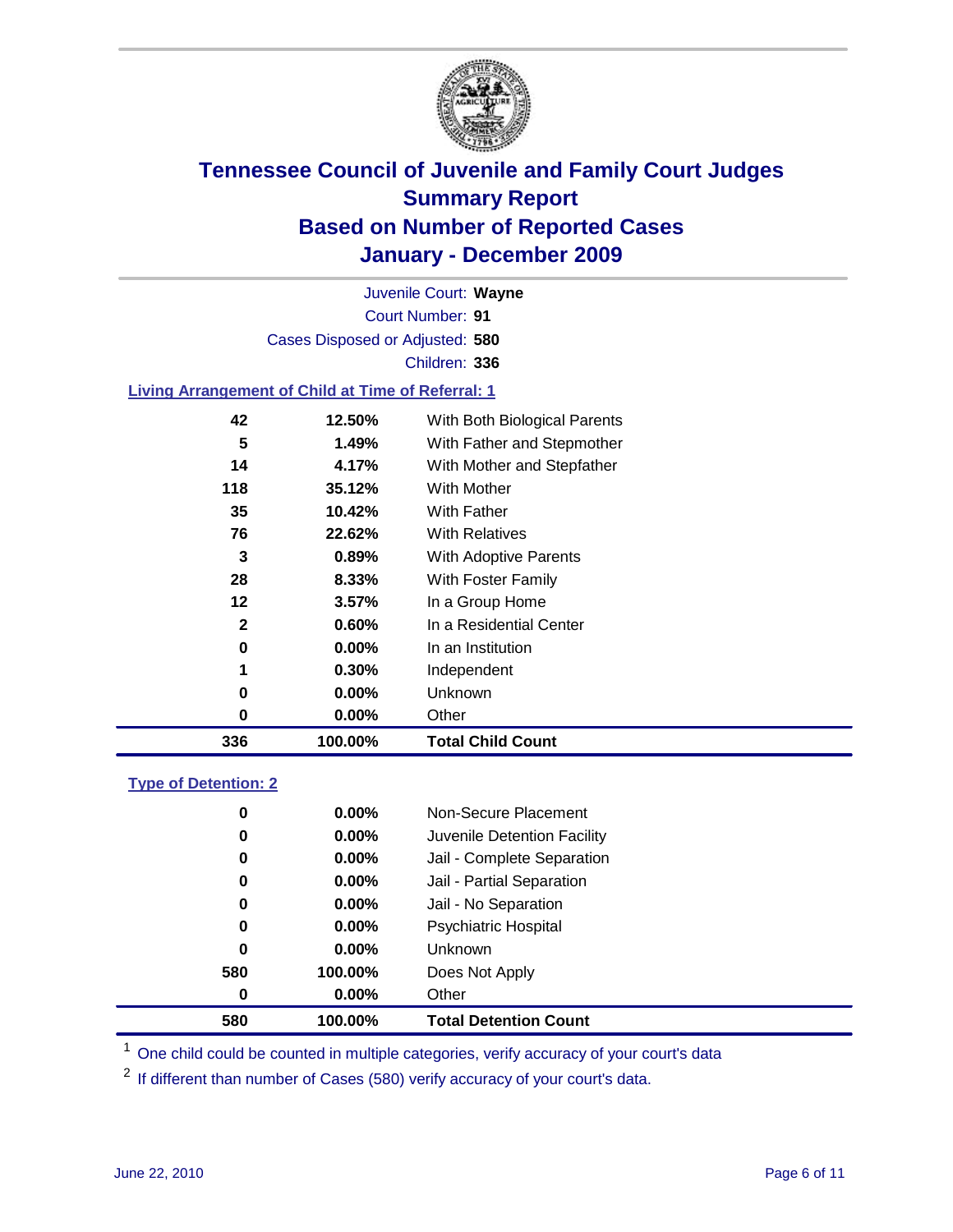

|                                                    | Juvenile Court: Wayne           |                                      |  |  |  |
|----------------------------------------------------|---------------------------------|--------------------------------------|--|--|--|
|                                                    | Court Number: 91                |                                      |  |  |  |
|                                                    | Cases Disposed or Adjusted: 580 |                                      |  |  |  |
|                                                    |                                 | Children: 336                        |  |  |  |
| <b>Placement After Secure Detention Hearing: 1</b> |                                 |                                      |  |  |  |
| 1                                                  | 0.17%                           | Returned to Prior Living Arrangement |  |  |  |
| $\bf{0}$                                           | 0.00%                           | Juvenile Detention Facility          |  |  |  |
| $\bf{0}$                                           | 0.00%                           | Jail                                 |  |  |  |
| $\bf{0}$                                           | 0.00%                           | Shelter / Group Home                 |  |  |  |
| 0                                                  | 0.00%                           | <b>Foster Family Home</b>            |  |  |  |
| 0                                                  | 0.00%                           | Psychiatric Hospital                 |  |  |  |
| 3                                                  | 0.52%                           | Unknown                              |  |  |  |
| 576                                                | 99.31%                          | Does Not Apply                       |  |  |  |
| 0                                                  | 0.00%                           | Other                                |  |  |  |
| 580                                                | 100.00%                         | <b>Total Placement Count</b>         |  |  |  |
|                                                    |                                 |                                      |  |  |  |
| <b>Intake Actions: 2</b>                           |                                 |                                      |  |  |  |
| 340                                                | 50.75%                          | <b>Petition Filed</b>                |  |  |  |
| 3                                                  | 0.45%                           | <b>Motion Filed</b>                  |  |  |  |
| 49                                                 | 7.31%                           | <b>Citation Processed</b>            |  |  |  |
| 1                                                  | 0.15%                           | Notification of Paternity Processed  |  |  |  |
| 277                                                | 41.34%                          | Scheduling of Judicial Review        |  |  |  |
| 0                                                  | 0.00%                           | Scheduling of Administrative Review  |  |  |  |
| 0                                                  | 0.00%                           | Scheduling of Foster Care Review     |  |  |  |
| $\bf{0}$                                           | 0.00%                           | Unknown                              |  |  |  |
| 0                                                  | 0.00%                           | Does Not Apply                       |  |  |  |
| 0                                                  | 0.00%                           | Other                                |  |  |  |
| 670                                                | 100.00%                         | <b>Total Intake Count</b>            |  |  |  |

<sup>1</sup> If different than number of Cases (580) verify accuracy of your court's data.

<sup>2</sup> If different than number of Referral Reasons (670), verify accuracy of your court's data.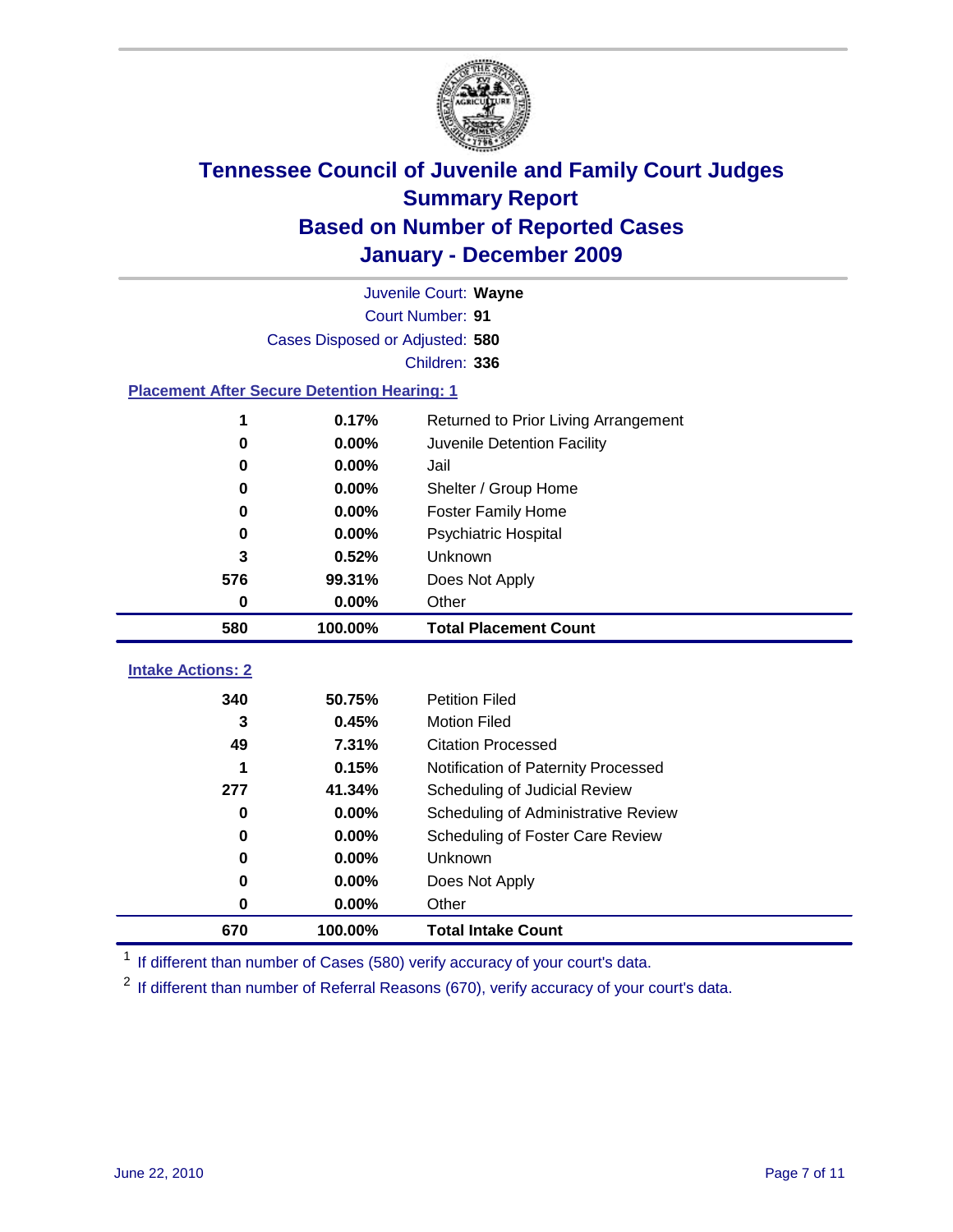

Court Number: **91** Juvenile Court: **Wayne** Cases Disposed or Adjusted: **580** Children: **336**

### **Last Grade Completed by Child: 1**

| 64                                      | 19.05%  | Too Young for School         |
|-----------------------------------------|---------|------------------------------|
| 11                                      | 3.27%   | Preschool                    |
| 11                                      | 3.27%   | Kindergarten                 |
| 11                                      | 3.27%   | 1st Grade                    |
| 7                                       | 2.08%   | 2nd Grade                    |
| 6                                       | 1.79%   | 3rd Grade                    |
| 14                                      | 4.17%   | 4th Grade                    |
| 10                                      | 2.98%   | 5th Grade                    |
| 13                                      | 3.87%   | 6th Grade                    |
| 18                                      | 5.36%   | 7th Grade                    |
| 27                                      | 8.04%   | 8th Grade                    |
| 34                                      | 10.12%  | 9th Grade                    |
| 49                                      | 14.58%  | 10th Grade                   |
| 35                                      | 10.42%  | 11th Grade                   |
| $\bf 6$                                 | 1.79%   | 12th Grade                   |
| 0                                       | 0.00%   | Non-Graded Special Ed        |
| 4                                       | 1.19%   | <b>GED</b>                   |
| 3                                       | 0.89%   | Graduated                    |
| 0                                       | 0.00%   | <b>Never Attended School</b> |
| 13                                      | 3.87%   | Unknown                      |
| $\mathbf 0$                             | 0.00%   | Other                        |
| 336                                     | 100.00% | <b>Total Child Count</b>     |
| <b>Enrolled in Special Education: 1</b> |         |                              |

| 336 | 100.00%  | <b>Total Child Count</b> |  |
|-----|----------|--------------------------|--|
|     | $0.30\%$ | Unknown                  |  |
| 302 | 89.88%   | No                       |  |
| 33  | $9.82\%$ | Yes                      |  |
|     |          |                          |  |

One child could be counted in multiple categories, verify accuracy of your court's data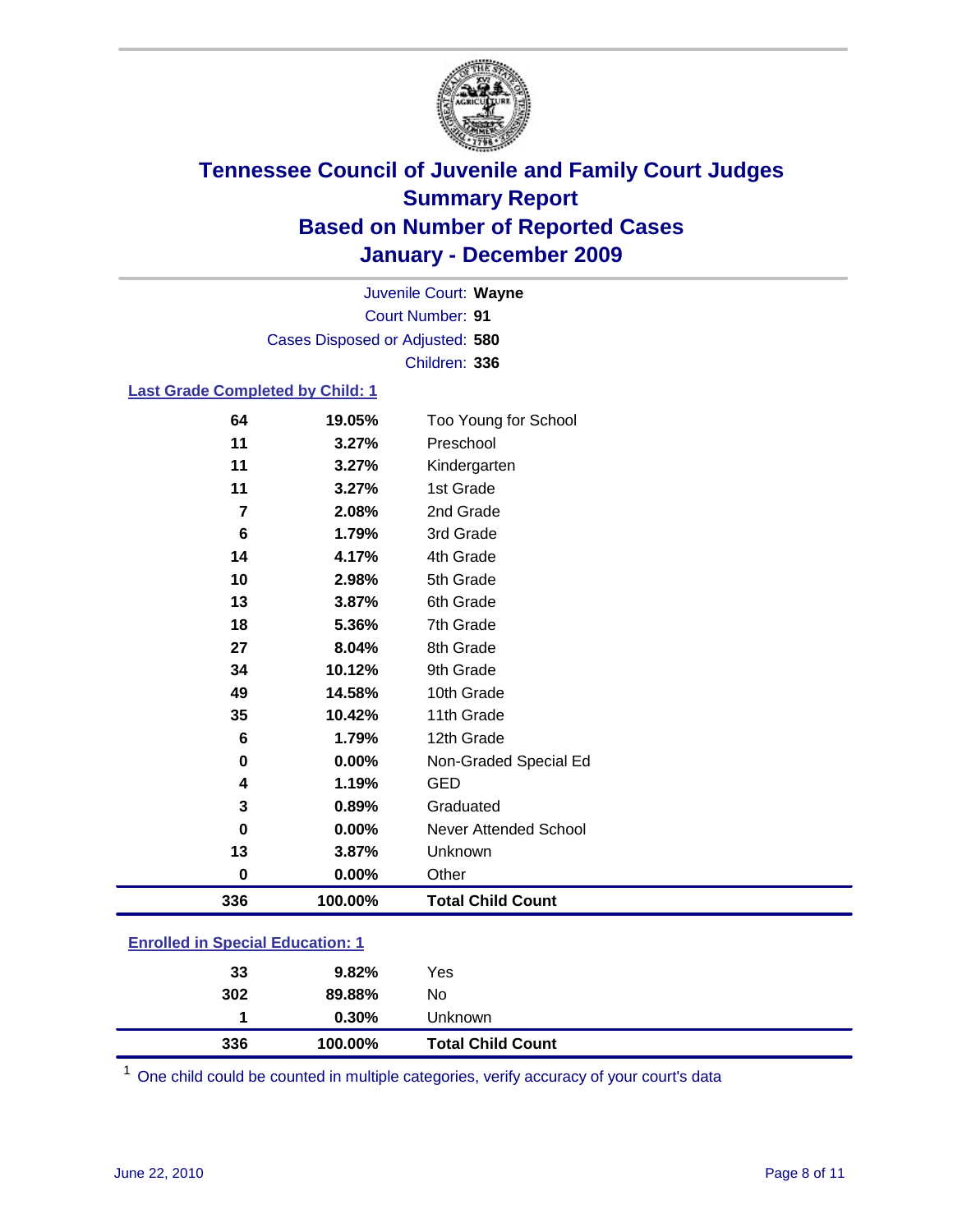

|              |                                 | Juvenile Court: Wayne     |  |  |
|--------------|---------------------------------|---------------------------|--|--|
|              |                                 | <b>Court Number: 91</b>   |  |  |
|              | Cases Disposed or Adjusted: 580 |                           |  |  |
|              |                                 | Children: 336             |  |  |
|              | <b>Action Executed By: 1</b>    |                           |  |  |
| 668          | 99.70%                          | Judge                     |  |  |
| $\mathbf{2}$ | 0.30%                           | Referee                   |  |  |
| 0            | $0.00\%$                        | <b>YSO</b>                |  |  |
| 0            | $0.00\%$                        | Other                     |  |  |
| 0            | 0.00%                           | Unknown                   |  |  |
| 670          | 100.00%                         | <b>Total Action Count</b> |  |  |

### **Formal / Informal Actions: 1**

| 53       | 7.91%    | Dismissed                                        |
|----------|----------|--------------------------------------------------|
| 36       | 5.37%    | Retired / Nolle Prosequi                         |
| 104      | 15.52%   | <b>Complaint Substantiated Delinquent</b>        |
| 10       | 1.49%    | <b>Complaint Substantiated Status Offender</b>   |
| 9        | 1.34%    | <b>Complaint Substantiated Dependent/Neglect</b> |
| 0        | $0.00\%$ | <b>Complaint Substantiated Abused</b>            |
| $\bf{0}$ | $0.00\%$ | <b>Complaint Substantiated Mentally III</b>      |
| 57       | 8.51%    | Informal Adjustment                              |
| 0        | $0.00\%$ | <b>Pretrial Diversion</b>                        |
| 0        | $0.00\%$ | <b>Transfer to Adult Court Hearing</b>           |
| $\bf{0}$ | $0.00\%$ | Charges Cleared by Transfer to Adult Court       |
| 257      | 38.36%   | <b>Special Proceeding</b>                        |
| 54       | 8.06%    | <b>Review Concluded</b>                          |
| 90       | 13.43%   | Case Held Open                                   |
| 0        | $0.00\%$ | Other                                            |
| 0        | $0.00\%$ | Unknown                                          |
| 670      | 100.00%  | <b>Total Action Count</b>                        |

<sup>1</sup> If different than number of Referral Reasons (670), verify accuracy of your court's data.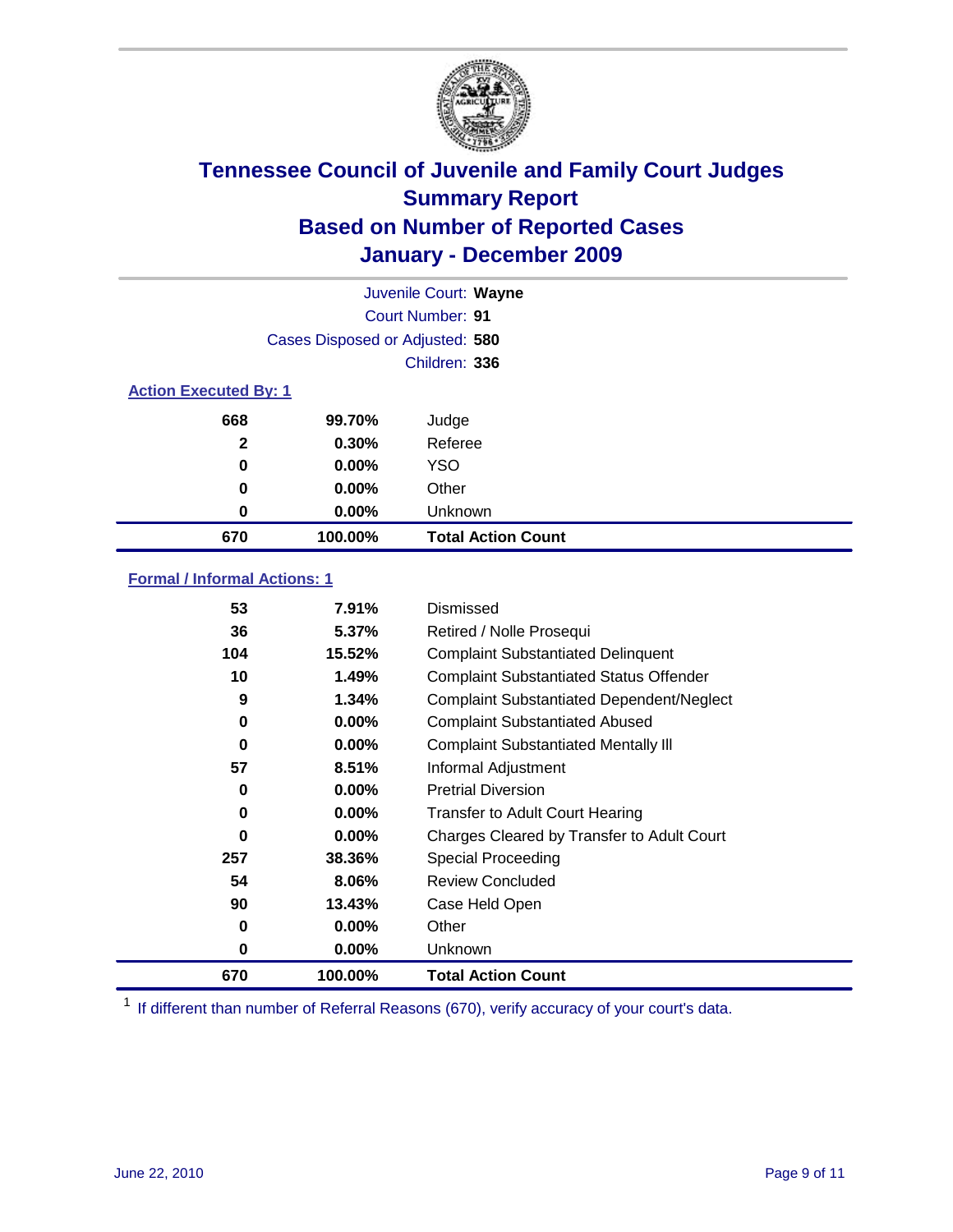

|                       |                                 | Juvenile Court: Wayne                                 |
|-----------------------|---------------------------------|-------------------------------------------------------|
|                       |                                 | Court Number: 91                                      |
|                       | Cases Disposed or Adjusted: 580 |                                                       |
|                       |                                 | Children: 336                                         |
| <b>Case Outcomes:</b> |                                 | There can be multiple outcomes for one child or case. |
| 55                    | 6.04%                           | <b>Case Dismissed</b>                                 |
| 23                    | 2.53%                           | Case Retired or Nolle Prosequi                        |
| 0                     | 0.00%                           | Warned / Counseled                                    |
| 297                   | 32.64%                          | <b>Held Open For Review</b>                           |
| 36                    | 3.96%                           | Supervision / Probation to Juvenile Court             |
| 1                     | 0.11%                           | <b>Probation to Parents</b>                           |
| 1                     | 0.11%                           | Referral to Another Entity for Supervision / Service  |
| 11                    | 1.21%                           | Referred for Mental Health Counseling                 |
| 1                     | 0.11%                           | Referred for Alcohol and Drug Counseling              |
| 0                     | 0.00%                           | <b>Referred to Alternative School</b>                 |
| 0                     | 0.00%                           | Referred to Private Child Agency                      |
| 4                     | 0.44%                           | Referred to Defensive Driving School                  |
| 0                     | 0.00%                           | Referred to Alcohol Safety School                     |
| 0                     | 0.00%                           | Referred to Juvenile Court Education-Based Program    |
| 0                     | 0.00%                           | Driver's License Held Informally                      |
| 0                     | 0.00%                           | <b>Voluntary Placement with DMHMR</b>                 |
| 0                     | 0.00%                           | <b>Private Mental Health Placement</b>                |
| 0                     | 0.00%                           | <b>Private MR Placement</b>                           |
| 0                     | 0.00%                           | Placement with City/County Agency/Facility            |
| 1                     | 0.11%                           | Placement with Relative / Other Individual            |
| 18                    | 1.98%                           | Fine                                                  |
| 30                    | 3.30%                           | <b>Public Service</b>                                 |
| 6                     | 0.66%                           | Restitution                                           |
| 0                     | 0.00%                           | <b>Runaway Returned</b>                               |
| 12                    | 1.32%                           | No Contact Order                                      |
| 0                     | 0.00%                           | Injunction Other than No Contact Order                |
| 5                     | 0.55%                           | <b>House Arrest</b>                                   |
| 1                     | 0.11%                           | <b>Court Defined Curfew</b>                           |
| 11                    | 1.21%                           | Dismissed from Informal Adjustment                    |
| 0                     | 0.00%                           | <b>Dismissed from Pretrial Diversion</b>              |
| 26                    | 2.86%                           | Released from Probation                               |
| 0                     | 0.00%                           | <b>Transferred to Adult Court</b>                     |
| 0                     | $0.00\%$                        | <b>DMHMR Involuntary Commitment</b>                   |